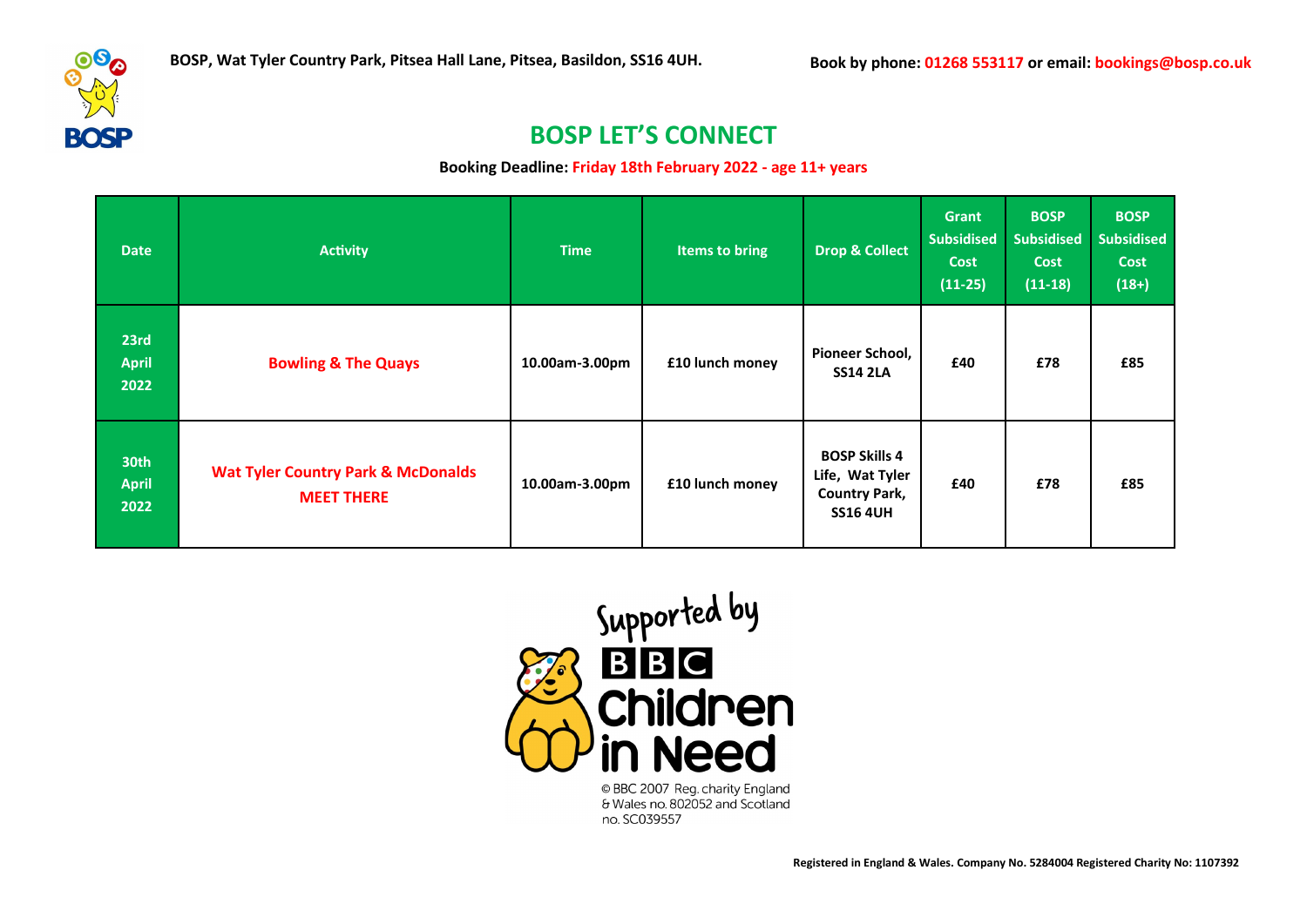

## **BOSP LET'S CONNECT**

#### **Booking Deadline: Friday 18th February 2022 - age 11+ years**

| <b>Date</b>                            | <b>Activity</b>                  | <b>Time</b>    | <b>Items to bring</b> | <b>Drop &amp; Collect</b>          | Grant<br><b>Subsidised</b><br>Cost<br>$(11-25)$ | <b>BOSP</b><br><b>Subsidised</b><br><b>Cost</b><br>$(11-18)$ | <b>BOSP</b><br><b>Subsidised</b><br><b>Cost</b><br>$(18+)$ |
|----------------------------------------|----------------------------------|----------------|-----------------------|------------------------------------|-------------------------------------------------|--------------------------------------------------------------|------------------------------------------------------------|
| 7th<br><b>May</b><br>2022              | <b>Bowling &amp; Quays</b>       | 10.00am-3.00pm | £10 lunch money       | Pioneer School,<br><b>SS14 2LA</b> | £40                                             | £78                                                          | £85                                                        |
| 14 <sub>th</sub><br><b>May</b><br>2022 | <b>Laser Tag &amp; Harvester</b> | 10.00am-3.00pm | £10 lunch money       | Pioneer School,<br><b>SS14 2LA</b> | £40                                             | £78                                                          | £85                                                        |
| <b>21st</b><br><b>May</b><br>2022      | <b>Mulligans &amp; Harvester</b> | 10.00am-3.00pm | £10 lunch money       | Pioneer School,<br><b>SS14 2LA</b> | £40                                             | £78                                                          | £85                                                        |